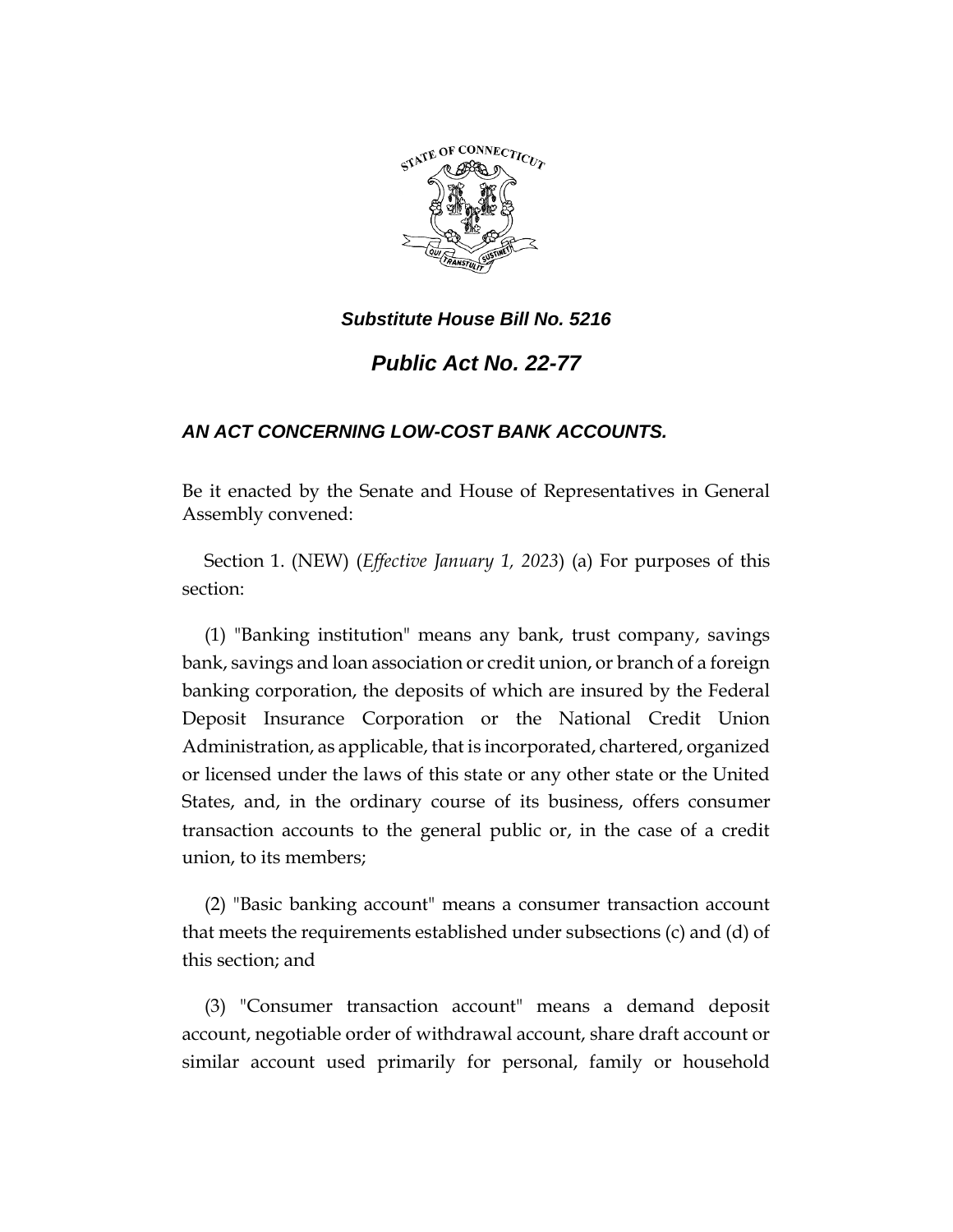## *Substitute House Bill No. 5216*

purposes.

(b) Except as otherwise provided in this section, on and after July 1, 2023, each banking institution shall make available to consumers residing in the state a basic banking account as described in subsections (c) to (e), inclusive, of this section.

(c) A basic banking account shall: (1) Not include fees for any of the following: (A) Overdrafts, (B) nonsufficient funds, (C) account activation,  $(D)$  account closure,  $(E)$  dormancy,  $(F)$  inactivity, or  $(G)$  low balance; (2) offer the following to the depositor at no additional charge: (A) A debit card, (B) ATM in-network access, (C) deposits, (D) check cashing for checks issued by the banking institution at which the consumer holds the basic banking account, and (E) electronic monthly statements; and  $(3)$  not include:  $(A)$  A minimum initial deposit that is greater than twenty-five dollars, if any, (B) a minimum balance to maintain such account that is greater than twenty-five dollars, if any, or (C) a charge to maintain such account that is greater than ten dollars per periodic cycle. The terms and conditions of a basic banking account may provide that the banking institution shall not pay any check, electronic transaction or any other type of transaction that would cause the basic banking account to be overdrawn. Nothing in this subsection shall require a banking institution to include additional enhanced account features, such as preferred or incentive interest rates or rewards programs, with a basic banking account.

(d) Except as provided in this section, a basic banking account may be offered, subject to the same rules, conditions and terms normally applicable to the consumer transaction account offered by the banking institution that is most similar to its basic banking account.

(e) (1) A banking institution that posts, in the public area of its offices, notice of the availability of its consumer transaction accounts other than its basic banking accounts, shall also post equally conspicuous notice, in